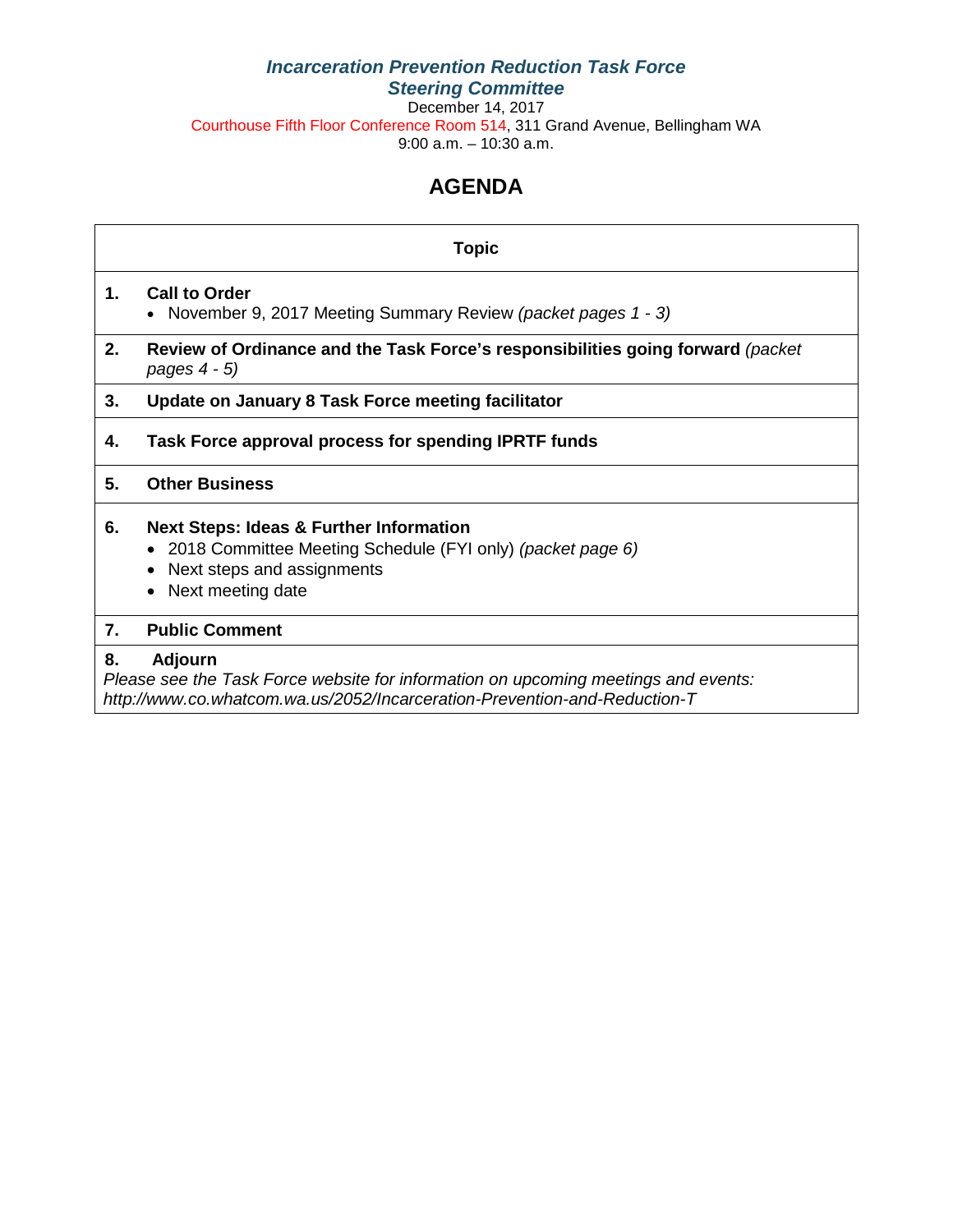### **1. Call To Order**

Committee Chair Ken Mann called the meeting to order at 11:30 a.m. in the Health Department Lower Level Conference Room, 509 Girard Street, Bellingham.

Members Present: Jill Bernstein, Jack Hovenier, Ken Mann, Tyler Schroeder, Anne Deacon, Alfred Heydrich, Chris Phillips Members Absent: None

### **2. VERA Final Report**

Committee members discussed draft Introduction to the Vera Institute Final Report and stated the Introduction accomplishes the goal of clarifying that additional steps are necessary to determine how recommendations should be implemented. The report should go further as it relates to local statistics and process to know which should really be recommended to go forward. The Task Force has an ongoing duty to inform the public to correct misinterpretation, which is ubiquitous and unavoidable. There is a question of whether the Introduction dilutes the content of the report. The Committee members suggested changes to the draft Introduction, which will be forwarded to the full Task Force for approval at its meeting on November 27. The next step is to incorporate the work into the Task Force's Phase III Report, which will be submitted to the County Council. The Introduction will serve as a forward to explain how the Task Force will move forward.

#### **3. Phase III Report**

The Vera Institute Final Report could be an appendix to the Task Force's Phase III Report, in addition to other appendix documents, which will be listed in a table of contents. The Phase III Report will include a section for the Vera Institute Final Report separate from the committee reports to provide context.

Hovenier stated he suggests that at the January or February full Task Force meeting, the members should prioritize the Vera Institute Final Report's 20 strategies with the assistance of a professional facilitator. Once the priorities are identified, the Steering Committee can consider assigning them to the appropriate committee.

Bernstein stated she suggests a similar prioritization process. With the help of a professional facilitator, schedule a half-day meeting to have a facilitated conversation to move through the process of triaging and organizing all the recommendations. Also, the County Council needs to provide money in the County's 2018 budget to pay for a facilitator and other Task Force administrative costs. Any Vera report recommendations that are already underway could be noted.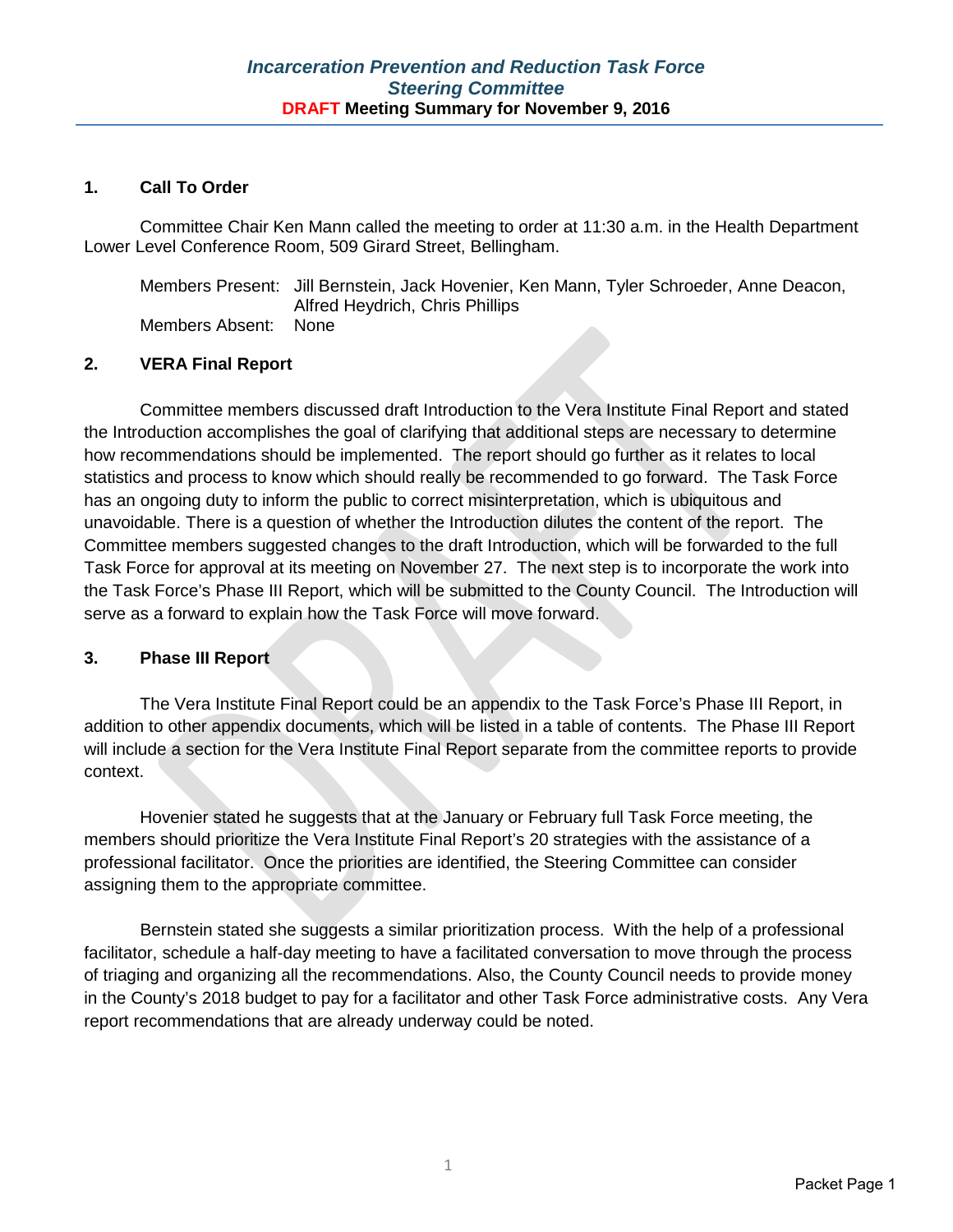## *Incarceration Prevention and Reduction Task Force Steering Committee* **DRAFT Meeting Summary for November 9, 2016**

Committee members discussed:

- The Legal and Justice Systems Committee's recommendation for a pretrial risk assessment and monitoring unit, similar to the report recommendations.
- Prioritizing other programs along with the Vera report recommendations.
- Calling out the main Vera report recommendations in the Phase III Report.
- The introduction or conclusion of the Phase III report can consolidate all the topics, including the recommendations, the triage facility next steps, and Law & Justice Systems Committee next steps for pretrial risk assessment.
- The Phase III report could include information on what the next steps may be.
- Whether the Phase III report includes recommendations to the County Council.
- Prioritizing which programs should get funding first.
- Committee recommendations that have been or will be approved by the full Task Force, including:
	- o the Opioid Abuse Prevention & Response Plan
	- o the crisis triage facility design and location
	- o the pretrial risk assessment and unit
	- o the GRACE program
- The level of detail that the Task Force recommendations should have for the County Council.
- Each recommendation should have clear developmental steps with line item suggestions.
- It's necessary to hire a grant writer to help develop a pretrial services unit and to look for funding.
- Creating an operating budget for the Task Force for 2018.
- There must be attention given to coordinated data across systems and jurisdictions.
- In an exit interview process, find out from Vera Institute consultants their impression of the local data collection processes and systems and their suggestions for best practices for data collection in the field.

## **4. What's Next for the Task Force**

Committee members discussed the upcoming membership term expirations and the process for appointing new members, hiring a meeting facilitator for the January meeting to assist with prioritizing, electing Task Force and committee chairs in January, scheduling the 2018 full Task Force meetings on Mondays around the Bellingham City Council meeting schedule, whether the IPRTF should function in some way as the Law and Justice Council in the future, and how much the Task Force needs in 2018 for operating funds, which may include funding for:

- Facilitation and consultation for prioritizing recommendations
- Technical expertise and possible grant writing services for the pretrial assessment and unit recommendation
- Developing a scope to work on upgrading an integrated data collection system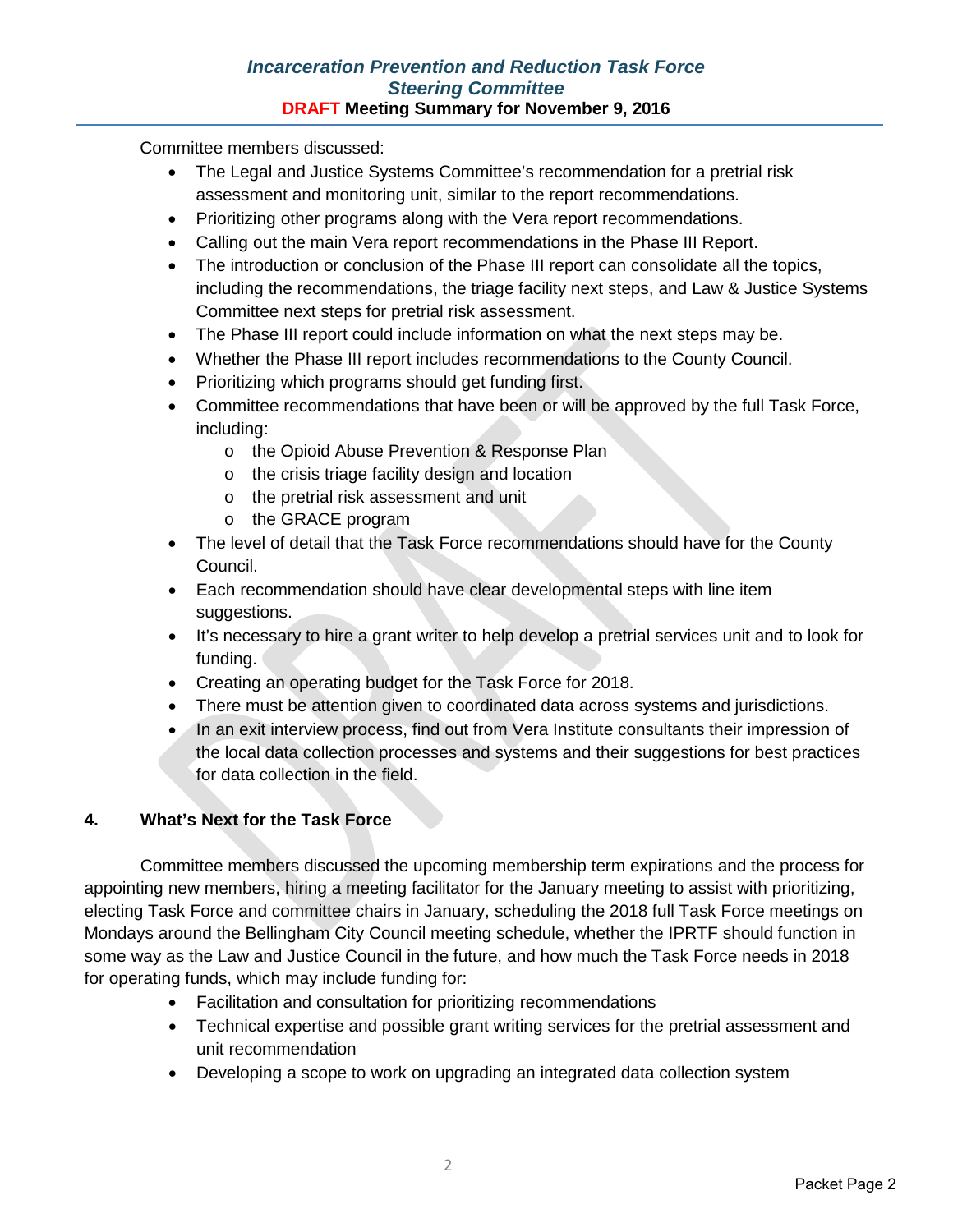## *Incarceration Prevention and Reduction Task Force Steering Committee* **DRAFT Meeting Summary for November 9, 2016**

## **5. Other Business**

There was no other business.

## **6. Public Comment**

There was no public comment.

## **7. Adjourn**

The meeting adjourned at 1:00 p.m.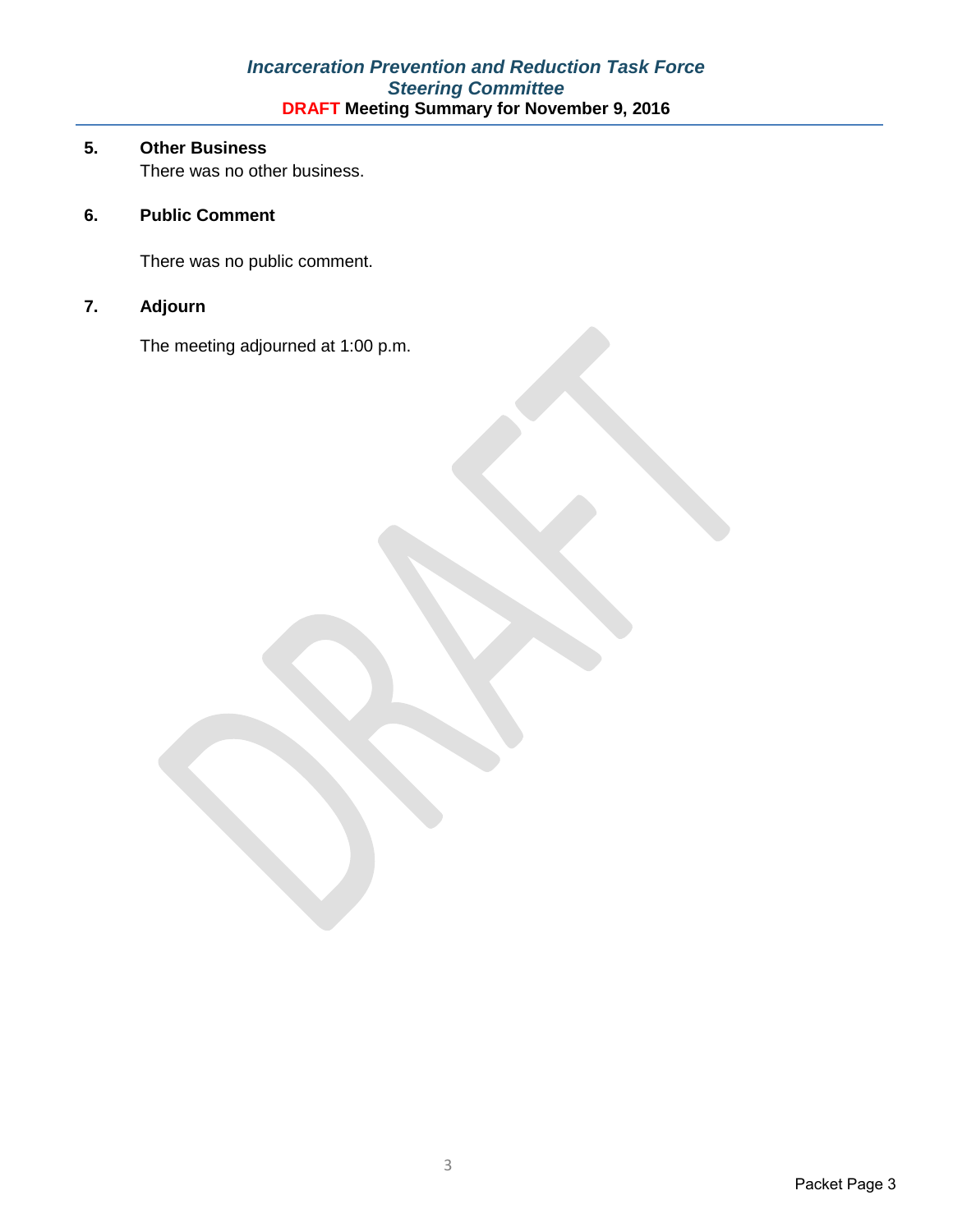## **Chapter 2.46 INCARCERATION PREVENTION AND REDUCTION TASK FORCE**

#### **Sections:**

| 2.46.010 | Established.                           |
|----------|----------------------------------------|
| 2.46.020 | Purpose.                               |
| 2.46.030 | Function.                              |
| 2.46.040 | Permanent members.                     |
| 2.46.050 | Additional appointed members.          |
| 2.46.060 | Terms of office for appointed members. |
| 2.46.070 | Organization - Meetings.               |
| 2.46.080 | Staff and funding support.             |
| 2.46.090 | Reporting.                             |

#### **2.46.010 Established.**

There is hereby established a Whatcom County incarceration prevention and reduction task force. (Ord. 2015- 037 Exh. A; Ord. 2015-025 Exh. A).

#### **2.46.020 Purpose.**

The purpose of the incarceration prevention and reduction task force is to continually review Whatcom County's criminal justice and behavioral health programs and make specific recommendations to safely and effectively reduce incarceration of individuals struggling with mental illness and chemical dependency, and minimize jail utilization by pretrial defendants who can safely be released. (Ord. 2015-037 Exh. A; Ord. 2015-025 Exh. A).

#### **2.46.030 Function.**

The task force will consider national best practices and report on and make recommendations to the county council, executive, and other appropriate officials regarding:

A. The construction and operation of a new or expanded multi-purpose crisis triage facility to assist with jail and hospital diversion of individuals struggling with mental illness and chemical dependency;

B. Development of new, or enhancement of existing, programs designed along a continuum that effectively reduces incarceration of individuals struggling with mental illness and chemical dependency;

C. Effective pretrial service programs that assure that defendants appear for court proceedings while minimizing jail utilization by defendants who can safely be released;

D. Necessary and effective programs and services that can assist offenders with successful transition from both the jail and triage center back to the community to reduce rates of recidivism and improve public health and safety;

E. The ongoing staff support and funding for the task force;

F. Review of the diversion programs of the county and all cities, and establishment of benchmarks to measure the effectiveness of the programs in reducing incarceration. (Ord. 2015-037 Exh. A; Ord. 2015-025 Exh. A).

#### **2.46.040 Permanent members.**

The incarceration prevention and reduction task force shall include the following 13 designated officials or their representative:

A. One member of the Whatcom County council;

- B. Whatcom County executive;
- C. Whatcom County sheriff;
- D. Whatcom County prosecuting attorney;
- E. Whatcom County public defender director;
- F. One representative from the Whatcom County superior court or district court;
- G. One representative of the Bellingham city attorney or municipal court or police;
- H. One representative from the Bellingham city council;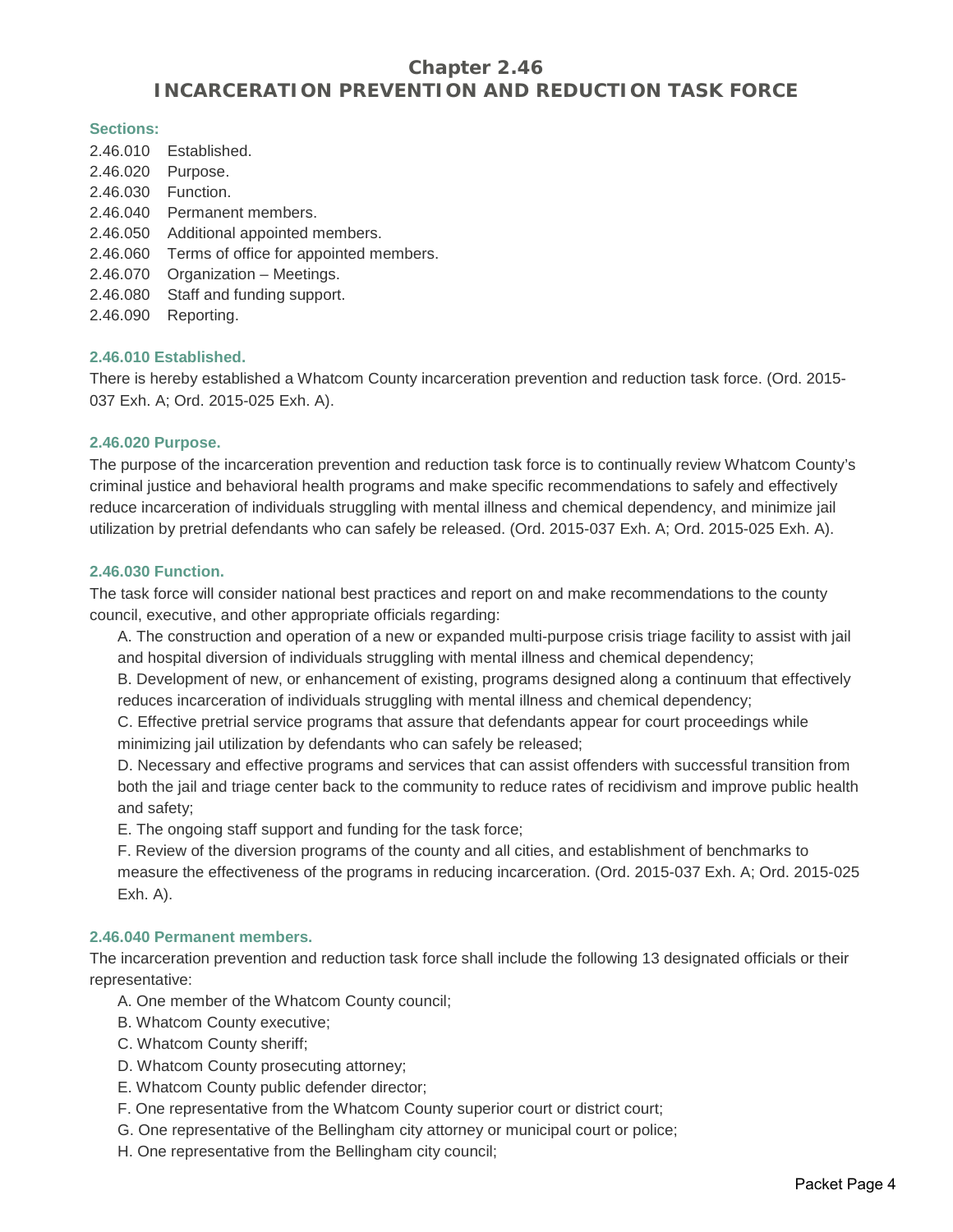I. City of Bellingham mayor or designee;

J. One representative from the small cities designated by the Small Cities Caucus;

K. One tribal representative from either the Lummi Nation or the Nooksack Tribe;

L. One representative from the Whatcom County health department human services;

M. North Sound Mental Health Administration executive director. (Ord. 2015-037 Exh. A; Ord. 2015-025 Exh. A).

#### **2.46.050 Additional appointed members.**

In addition to the officials designated above, the incarceration prevention and reduction task force shall include the following 11 members appointed by the Whatcom County council:

A. Whatcom Alliance for Health Advancement (WAHA) representative;

B. Peace Health St. Joseph's Medical Center representative;

C. Community Health Center representative;

D. Emergency medical services (EMS) representative;

E. Representatives from a community action agency, a mental health provider, and substance abuse treatment provider (three);

F. Consumer of services or family member of consumer (two);

G. Concerned citizens (two). (Ord. 2015-037 Exh. A; Ord. 2015-025 Exh. A).

#### **2.46.060 Terms of office for appointed members.**

The term of office for appointed members shall be four years; provided, that the terms of those first appointed shall be staggered so that five will be appointed for two years and six will be appointed for four years. Appointment of members shall comply with Chapter [2.03](http://www.codepublishing.com/WA/WhatcomCounty/%23!/WhatcomCounty02/WhatcomCounty0203.html%232.03) WCC. (Ord. 2015-037 Exh. A; Ord. 2015-025 Exh. A).

#### **2.46.070 Organization – Meetings.**

A. Meetings of the task force shall be open and accessible to the public and shall be subject to the Open Public Meetings Act.

B. At every meeting, the task force will schedule an open session to take public comment.

C. Written records of meetings, resolutions, research, findings and recommendations shall be kept and such records shall be submitted to county staff and shall be made public, including posting on the county website.

D. The task force shall adopt its own rules and procedures for the conduct of business.

E. The task force shall elect a chairperson from among its members who shall preside at its meetings.

F. The task force shall determine its meeting schedule and agenda, but shall meet at least quarterly.

G. The task force may form and appoint ad hoc committees to work on specific issues, so long as at least two committee members are also members of each ad hoc committee. (Ord. 2015-037 Exh. A; Ord. 2015-025 Exh. A).

#### **2.46.080 Staff and funding support.**

The task force will have full support from the council, the county executive's office, health department staff, and locally delivered paid consultant assistance to conduct and complete its tasks in an efficient and effective manner. (Ord. 2015-037 Exh. A; Ord. 2015-025 Exh. A).

#### **2.46.090 Reporting.**

At least annually, no later than June 30th of each year, the task force will provide a report and recommendations to the county council and executive on outcomes of existing incarceration prevention and reduction programs throughout Whatcom County, new innovative programs being used in other communities, and recommendations for changes or additional programs. (Ord. 2015-037 Exh. A; Ord. 2015-025 Exh. A).